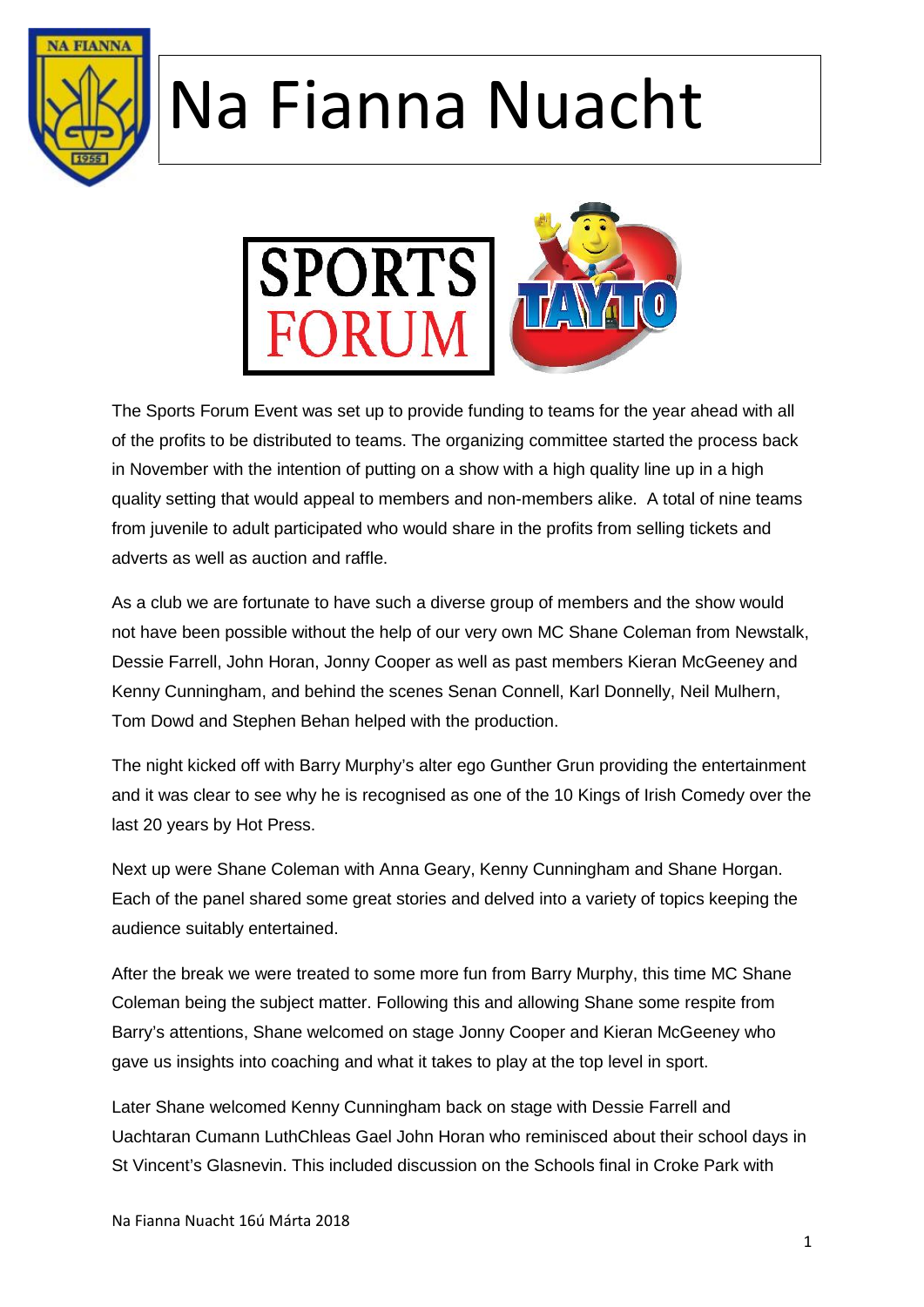

clips from 30 years ago including Kenny in action, the crossbar incident with Padraig Harrington and Padraig's speech in the dressing room afterwards. Thanks to Leo Fay who found the video tape hidden away and which provoked lots of responses on Twitter and Facebook over the last few weeks and got over ten thousand views.

The final part of the night was the auction where Barry Murphy had the crowd in stitches as he sought the best possible bids for a number of jerseys. It is unlikely that we will ever see an auction like this again as he miraculously manufactured another jersey from nowhere.

Everyone that came to the show found it highly entertaining and the only unfortunate part was that there wasn't more people in attendance to see the event.

The organizers would like to say a special thanks to the main sponsor Tayto and to our Premium Sponsors Ulster Bank, MoveHome, McGowans and Exhibit Design, to Donal Buggy, NeoGym, Ulster Bank and Park House Hotel for contributing the raffle prizes and to all the other sponsors who contributed, with special thanks to the staff of the Helix, to the excellent panel, Shane Coleman and Barry Murphy and all those who helped out on the night behind the scenes to make the night a great success.

#### Many thanks from Na Fianna to all our Sponsors

Abbey Capital<br>Active You **ABC Drumcondra** AG Coyle Concrete **Aine Clancy** AMAC **Anicare Vets Annesley Motors** Ardmac **Ascot Dry Cleaners ASL Total Security Solutions Bad Bobs Bald Eagle Pub** Barry Healy Solicitors - Phibsboro **BMOL Partners Bridal Corner Buckley Spain Electrical Child Vision Consort Motor Parts** Corporate Dry Cleaners - Philipsburgh Ave II Corvo Restaurant **Corrigan Butchers** Cregan Kelly O'Brien Cremore Bakery **Cremore Clinic** 

**CSL Scaffolding** Davies Bathroom Services **DCU Creche Denis Mahony** Des Kelly<br>Drumcondra Credit Union **Dublin City Plumbing Services** Ebano **ECO Gas** Euro Sales Everest Scaffolding **Fagans of Drumco** .<br>adra **Flomar GAM Fund Management** Ger Fleming Painting & Decorating **Glasnevin Family Practice Gravediggers Pub** Halligan Insurance<br>HIM Barbers Invested John Izota Building Services Justin Hughes Solicito

Kelly Bradshaw Dalton Drumcondra

Kerry GAA NYC **Kennedy's Pub** Krystie Nightclub<br>KSM **Haven Manus McAleer Pharmacy Maples Hotel** Martin and Moran Property Advisers Mary Lou McDonald **Mary Moore Podiatry Mason Estates** Mason Hayes & Curran Maxel Richmond Road<br>McBrides CAA Club McCartan Pharmacy Fairview Michael J Kennedy Solicitors Moneywise<br>MSL Park Motors **NEO Gym Malahide Road**<br>Newcourt Retirement **Nightlife Ireland<br>O'Dwyer Engilsh Auctioneers O'Neills Sports Trinity Inn** 

Pain & Performance Sports Physio<br>Park House Hotel Galway **Pipers Corner** PriceWaterhouseCoopers **Roisin Shortall** Sansab Scoil Chaitríona Sean Paul Mahon (Fianna Fail) **Seosamh Breathnach Hurleys Skylon Hotel** Spar Speedpack Sweeneys Wine Merchants Tanseys Newsegent<br>Tanseys Newsegent<br>The Construction Company The Duke Pub The Whitworth Thomas McCormack Life Coaching Tolka House Transcare **Treacy Consulting WDS Whitehall College** 

Organising Committee

Tom Dowd, Charlie O'Reilly, Karl Donnelly, John Mangan, Dave Buckley, Donal Buggy, Tom Ryan, Paul McCarville, Pat Breen, Harry O'Donnell, Breege O'Reilly, Tom Gilligan and Colm Davis.

**Paddy Quinn**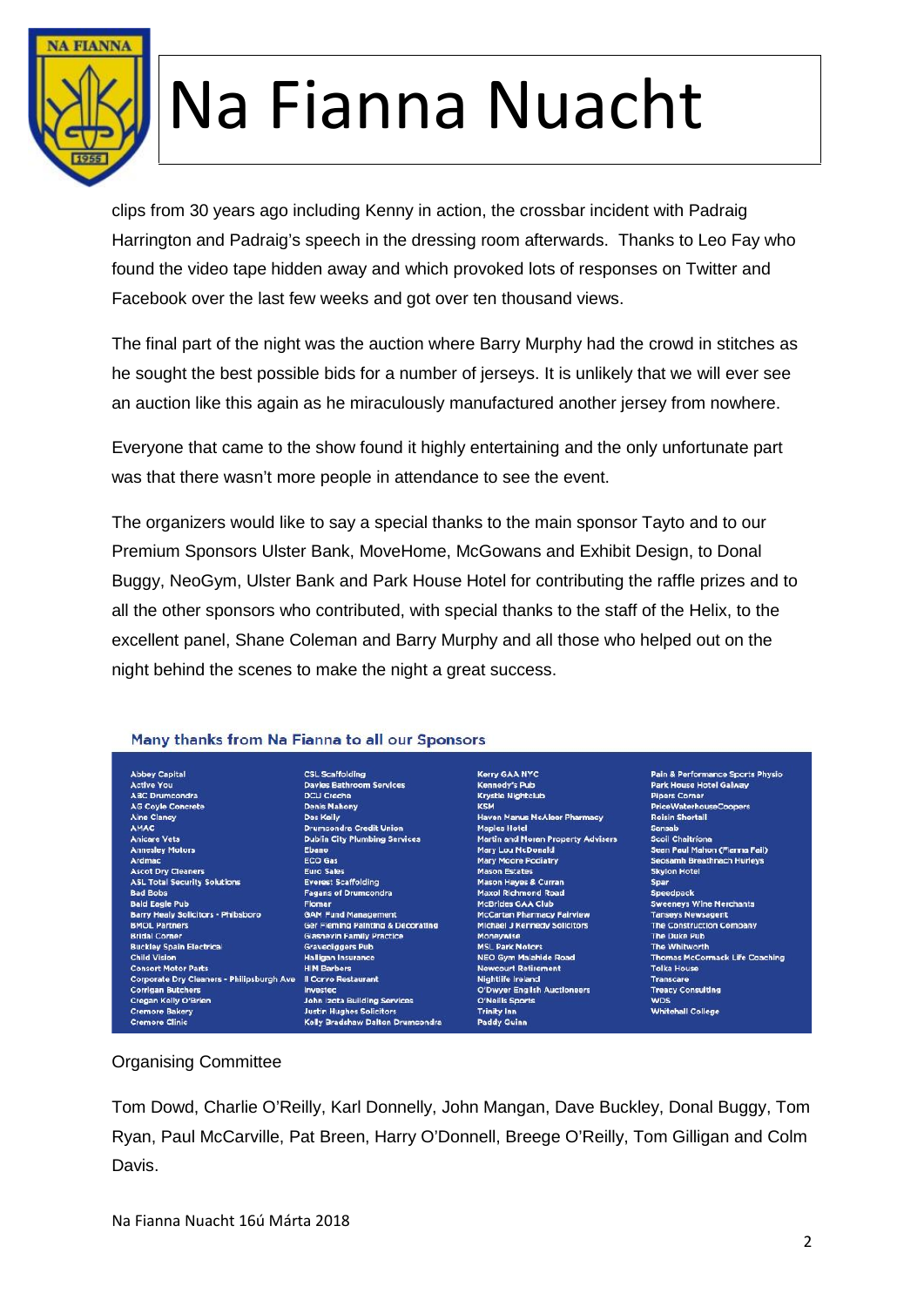



### **ALL Pitches OFF**

ALL pitches are closed this weekend. ALL fixtures including Bank Holiday Monday are also off.

#### **Na Fianna Easter Camps**



Na Fianna will run their annual Easter Camps again in 2018 and early booking is strongly advised. Details and booking at http://www.clgnafianna.com/na-fianna-easter-camp-2018/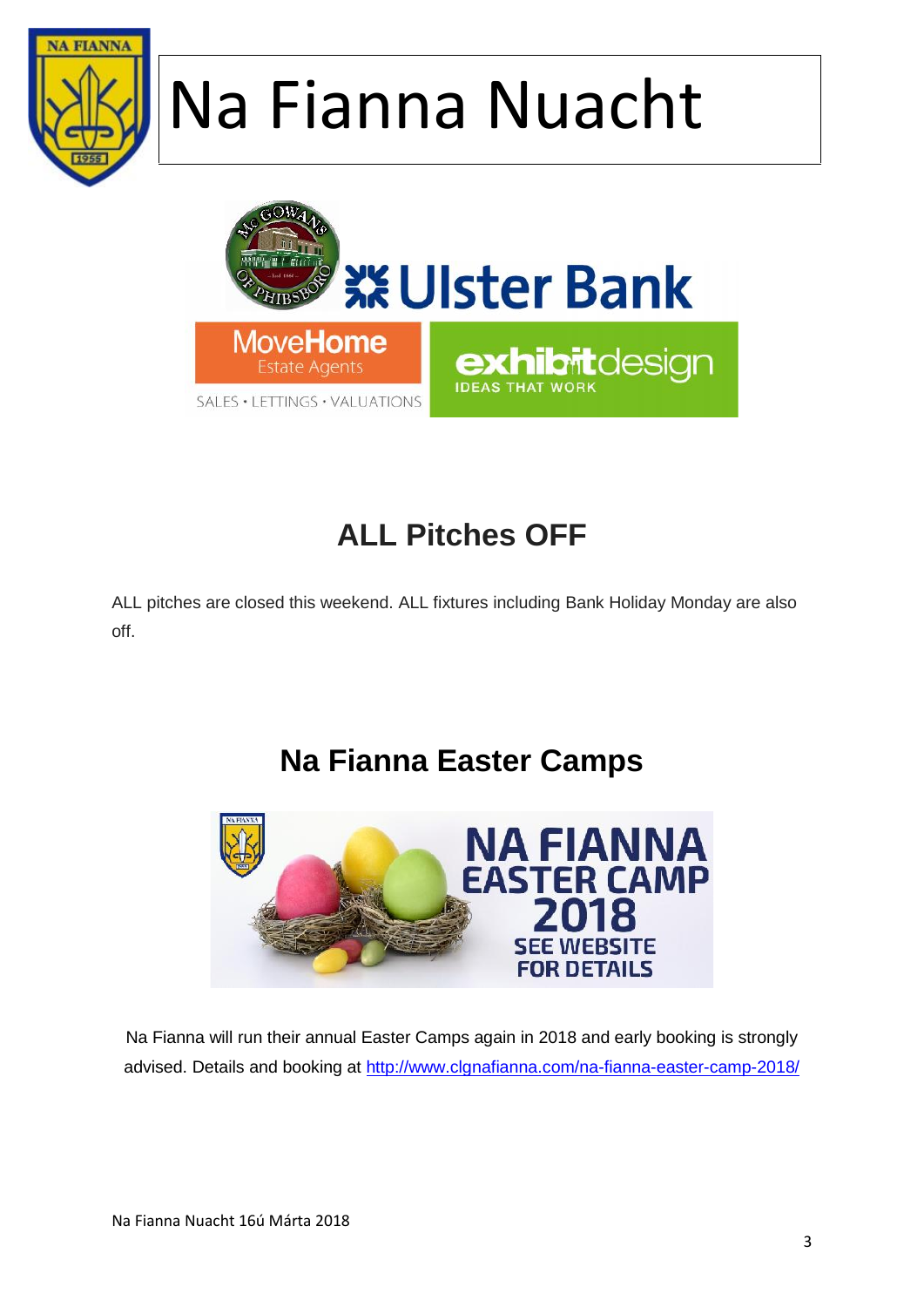



Big day planned in the club for St Patrick's Day. Live music and craic so why not make it your post-Parade destination or after the All-Ireland Club Finals in Croke Park.

Food served from 1-4.30pm, watch the Ireland V England Rugby match live and from 6.30pm the talented local Aces will play live. Great day guaranteed, bring the family.



Long Easter weekend coming up soon, so why not start it off by taking part in a healthy run in the Na Fianna 5K.

#### *WHEN IS IT ON?*

30th March and starts at 10am.

#### *HOW DO I REGISTER?*

Drop-in registration is open on Wed  $28<sup>th</sup>$  from 7.30pm or Friday 30<sup>th</sup> (Race Day) from 8.30-

9.30am, or online at Eventbrite.ie:

*https://www.eventbrite.ie/e/na-fianna-5k-fun-run-2018-tickets-43479873472*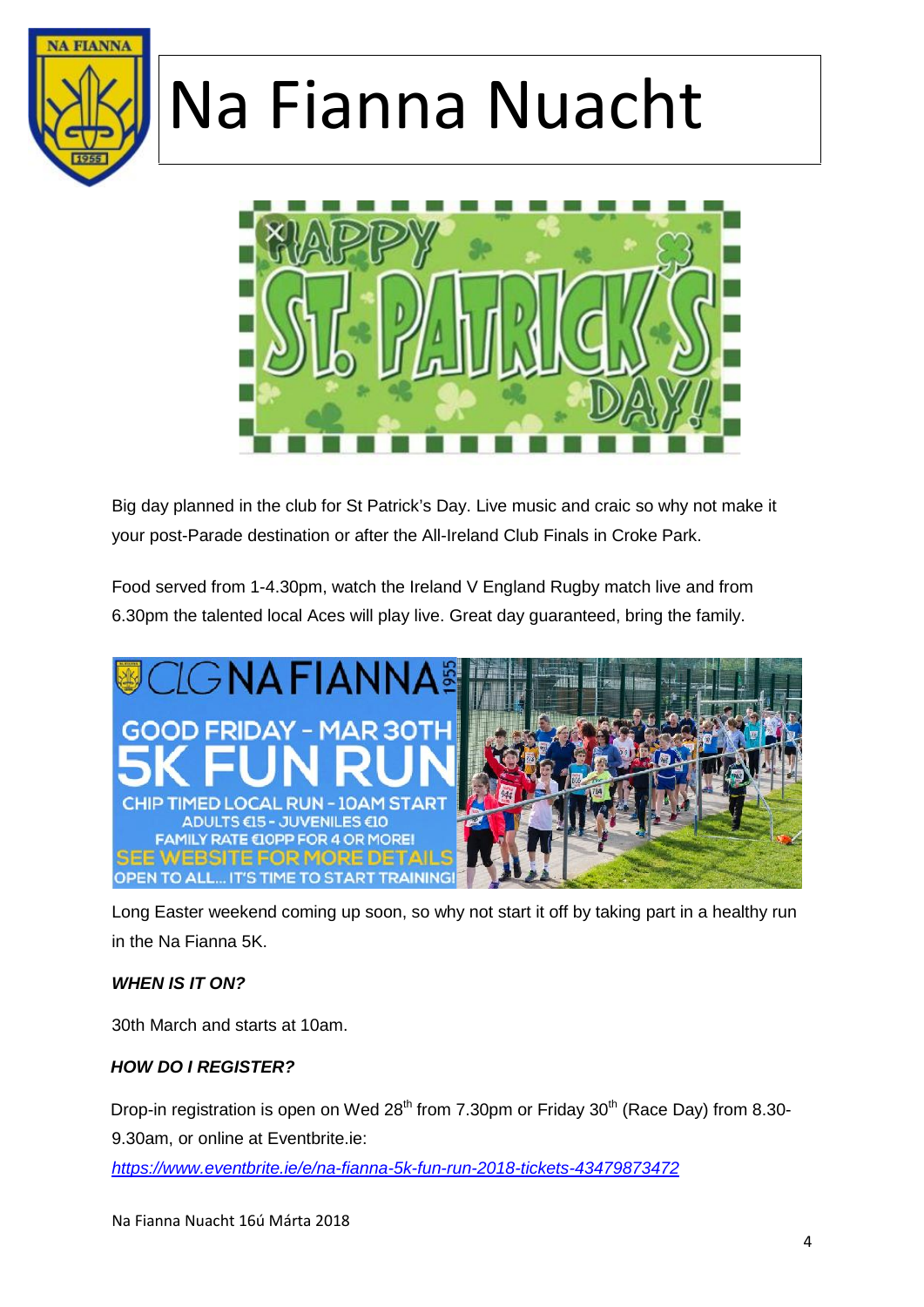

You can also register after the weekly Operation Transformation walk on Monday 26<sup>th</sup>.

#### *WHY NOT ENTER A TEAM?*

Groups of 4 can enter the team event where times are combined. Teams can be made of family members, friends, club team members, former team members and so on. To enter a team just mention your unique team name when collecting your race numbers.



There are medals for first past the post for all Juvenile age groups and team events, and our perpetual Cup for overall Ladies and Mens winner.

Presentations and refreshments in the Mobhi Suite after the run.

#### *CAN I HELP?*

Yes you can!, if not taking part in the Fun-Run we need helpers in the form of Race Stewards & Helpers for refreshments.

Stewards would be required for just 1-2 hours. If you can help please contact Eoin on 087- 6597121

If you would like to help with refreshments after the run, or just donate some sambos or cakes, please contact Joe on 086-1713185.

For more details see http://www.clgnafianna.com/upcoming-events/

#### **Na Fianna's Dubs**

Dublin's Senior Hurlers play Tipperary in National League Quarter Finals in Parnell Park on Sunday at 3pm and best of luck to Shane Barrett, Donal Burke and the lads. Good luck also to Jonny Cooper and the footballers in their NFL1 game away against Galway on Sunday at 2pm.

Good luck to Orla Gray and the Dublin Camogie Minors who play Championship against Kilkenny on St Patricks Day (Saturday March 17th) at 1pm in Parnells GAA, Coolock.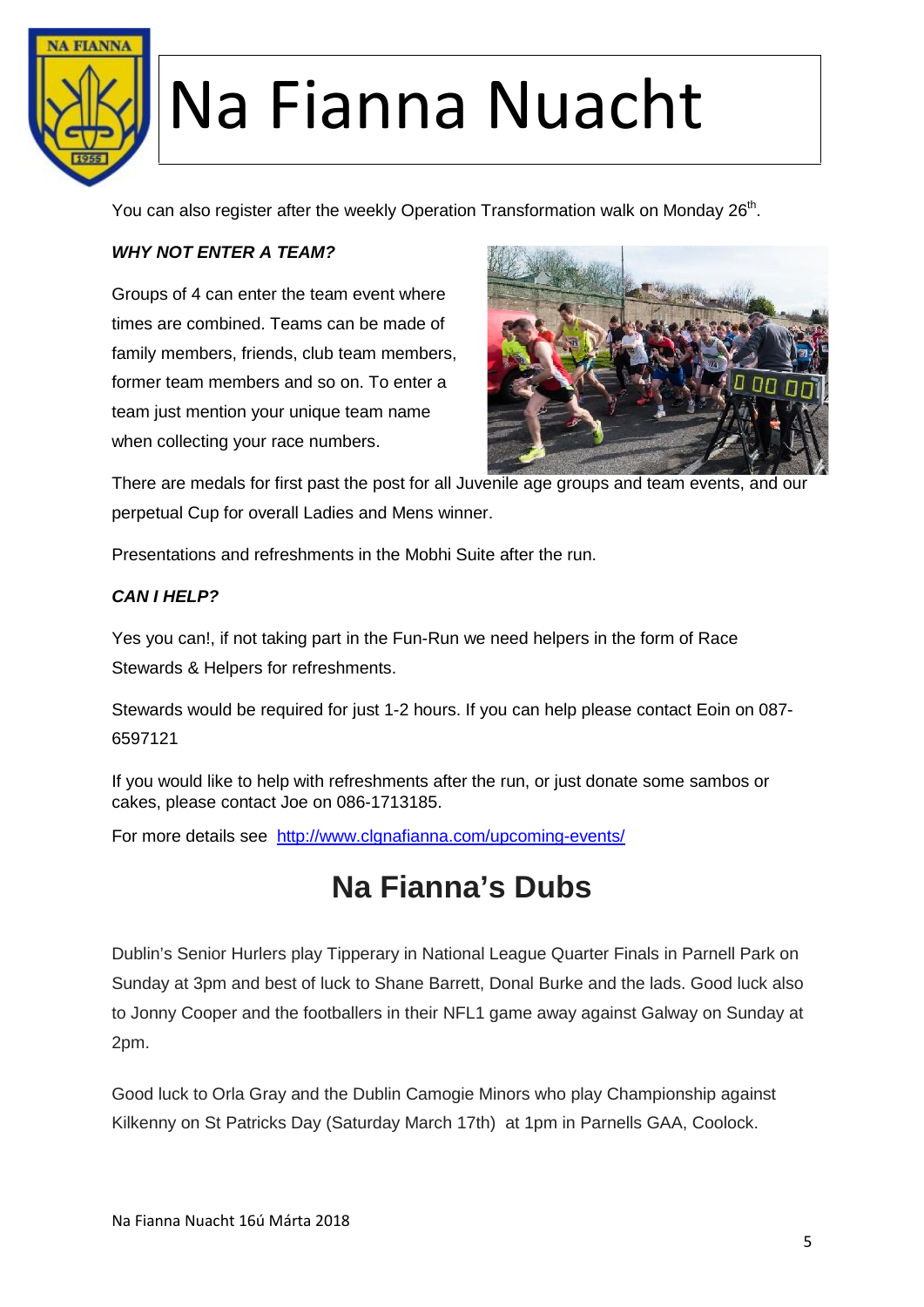

### **Lá mór Gaeilge sa Chlub - Satharn 10ú Márta**

Ó mhaidin go hoíche ar an Satharn an 10ú Márta bhí spraoi ar Bhóthar Mobhí. Bhí an Ghaeilge le cloisteáil ar fud na háite le linn an Naíonra ar maidin Fuair gach uile duine a bhí i láthair greamán grá don Ghaeilge. Agus labhair réalt- imreoirí ban an chlub leis na páistí agus spreag chun na Gaeilge agus chun spraoi iad.

Bhí slua deas páistí agus tuismitheoirí ag glacadh páirt sa bhFleadh um thráthnóna. Fuair na páistí seans triail a bhaint as bheith ag seinnt na féadóige stáin agus an bhodhrán. D'éisteadar le scéalta scanrúla agus scéalta greannmhara. Agus chríochnaigh an Fleadh le babhta rince sa Halla. Bhain gach duine taitneamh as.

Agus bhí slua deas arís againn ag an gCéilí Mór sa Halla istoíche. Arís bhain gach éinne sult as na seiteanna agus as an gceol breá bríomhar. Agus ba bhreá Uachtarán an Chlub Paddy King a bheith inár gcuideachta an oíche úd chomh maith. Is mó Céilí a chuir Paddy féin ar siul sa



Halla céanna ins na blianta atá imithe tharainn.

A great day of Gaeilge, music and dance in the Club - Saturday 10th March. From morning to night on Saturday 10th March there was fun on Mobhí Road. Gaeilge was to be heard all over the place during the Nursery in the morning. Everyone present got a Gaeilge agus Grá sticker. And the star women players of the club spoke to the children and encouraged them to speak Irish and have fun.

There was a nice bunch of children and parents present for Fleadh na bhFiann in the afternoon. The children got the chance to try out playing the tin whistle and the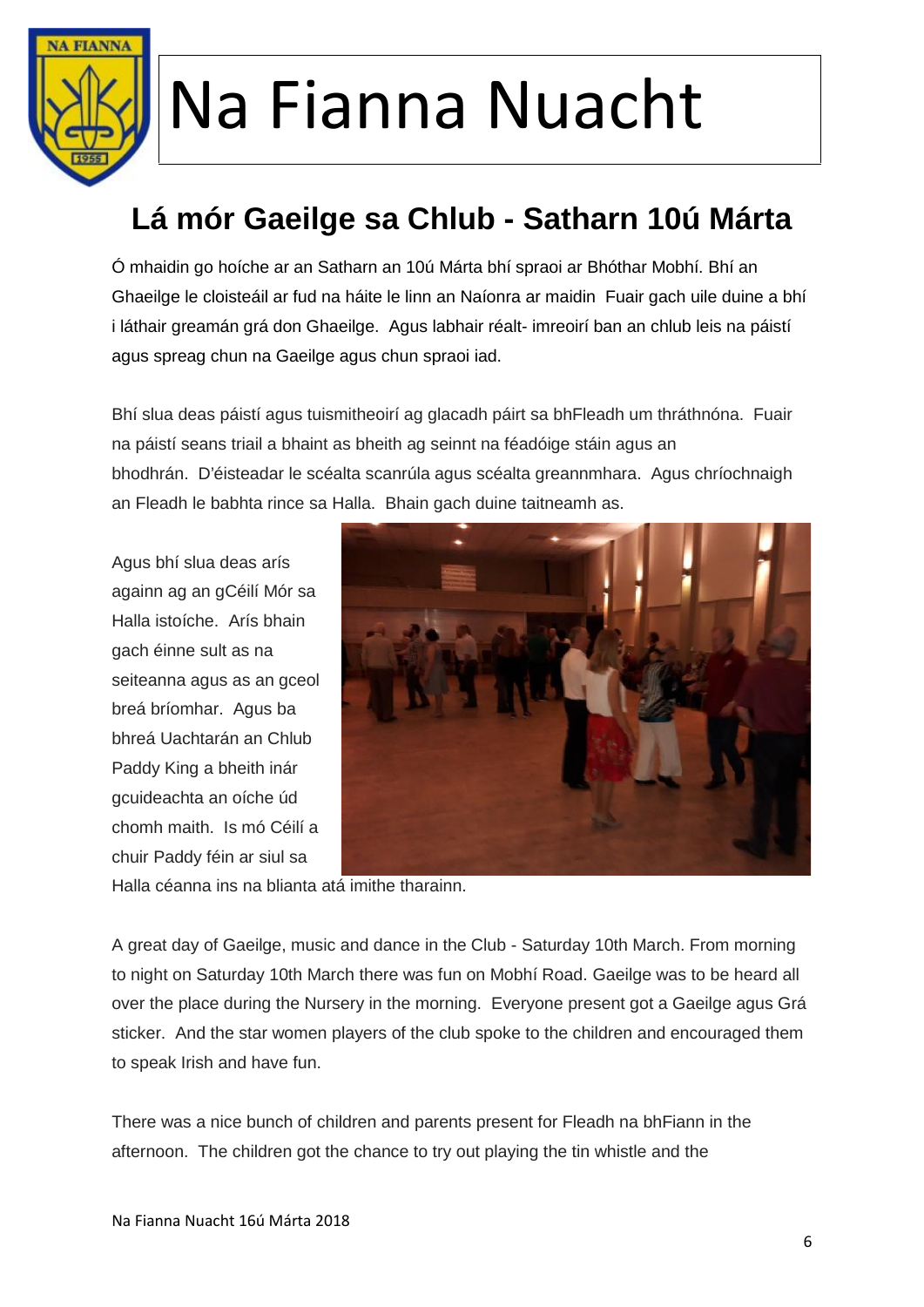

bodhrán. They listened to some scary and some funny stories. And the Fleadh finished with a céilí dance in the Hall. Everyone enjoyed it.



And there was another nice bunch at the Céilí Mór in the hall that night. Again everyone enjoyed the sets and the lovely, lively music. And it was great to see Club President Paddy King in our company on the night. Many's the Céilí Paddy organised in that same Hall in days gone by.

#### **Special Na Fianna Offers From the Bonnington**



The Bonnington Hotel have prepared a special offer in their leisure complex for all Na Fianna members. The following rates apply to interested members who on presentation of their membership card or a screenshot of this article can avail of these special rates.

Annual membership €399.00 Six months €280.00, Three months €180.00. There are also membership offers couples, families and students.

https://www.bonningtondublin.com/gym-dublin-hotel.html

The special 10% discount offer from McGettigans for all Na Fianna members, see next page, also applies on production of membership card or a screenshot of the promotional poster.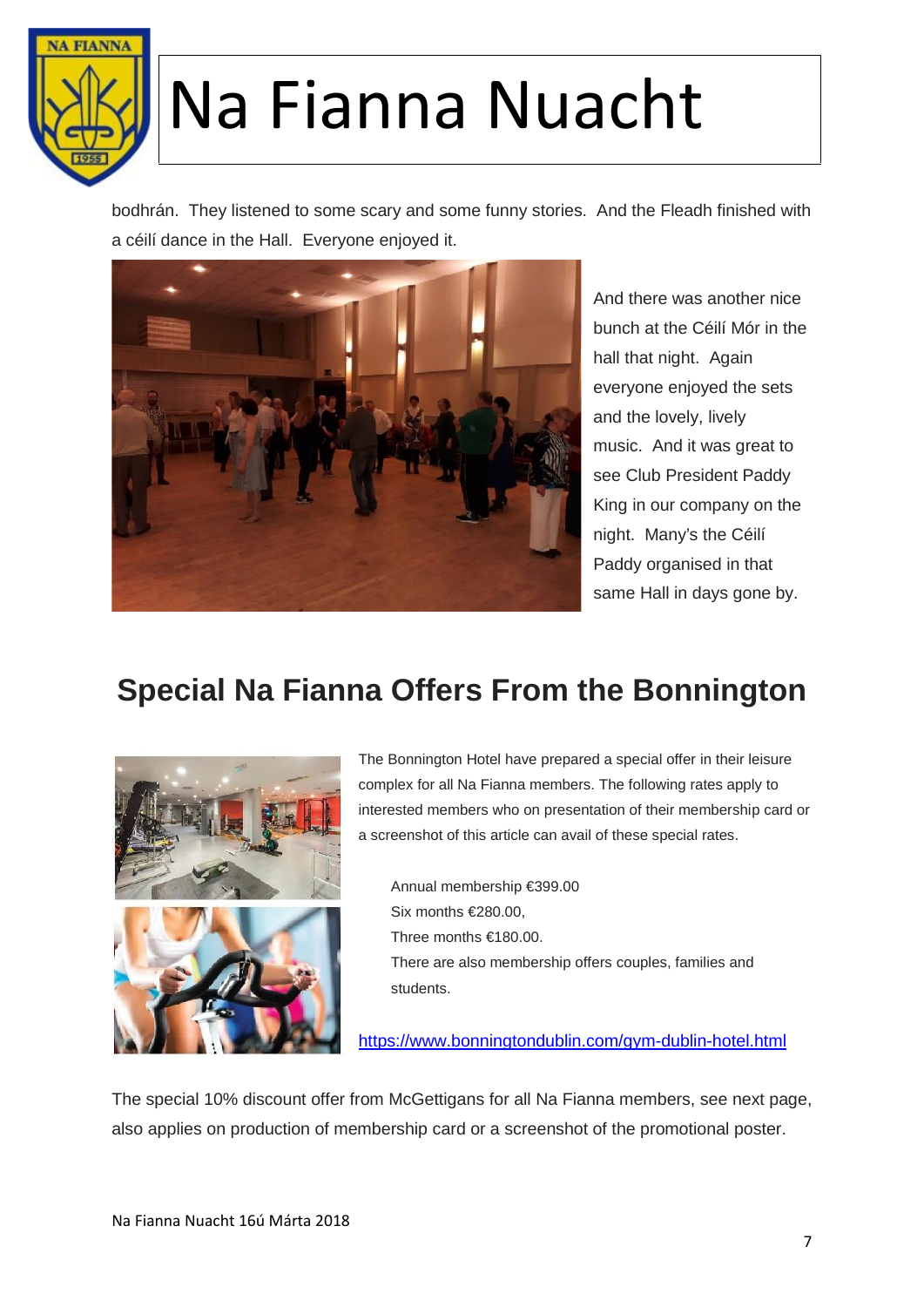



### **Members' Subscriptions Due**

Members' subscriptions are due and payable since the AGM. Details of subscription rates and methods of payment are on the Club website http://www.clgnafianna.com/membership/ Subscriptions can be paid online, on Saturday mornings in the Club or at the office during opening hours (9.30am to 1pm Mon –Fri).